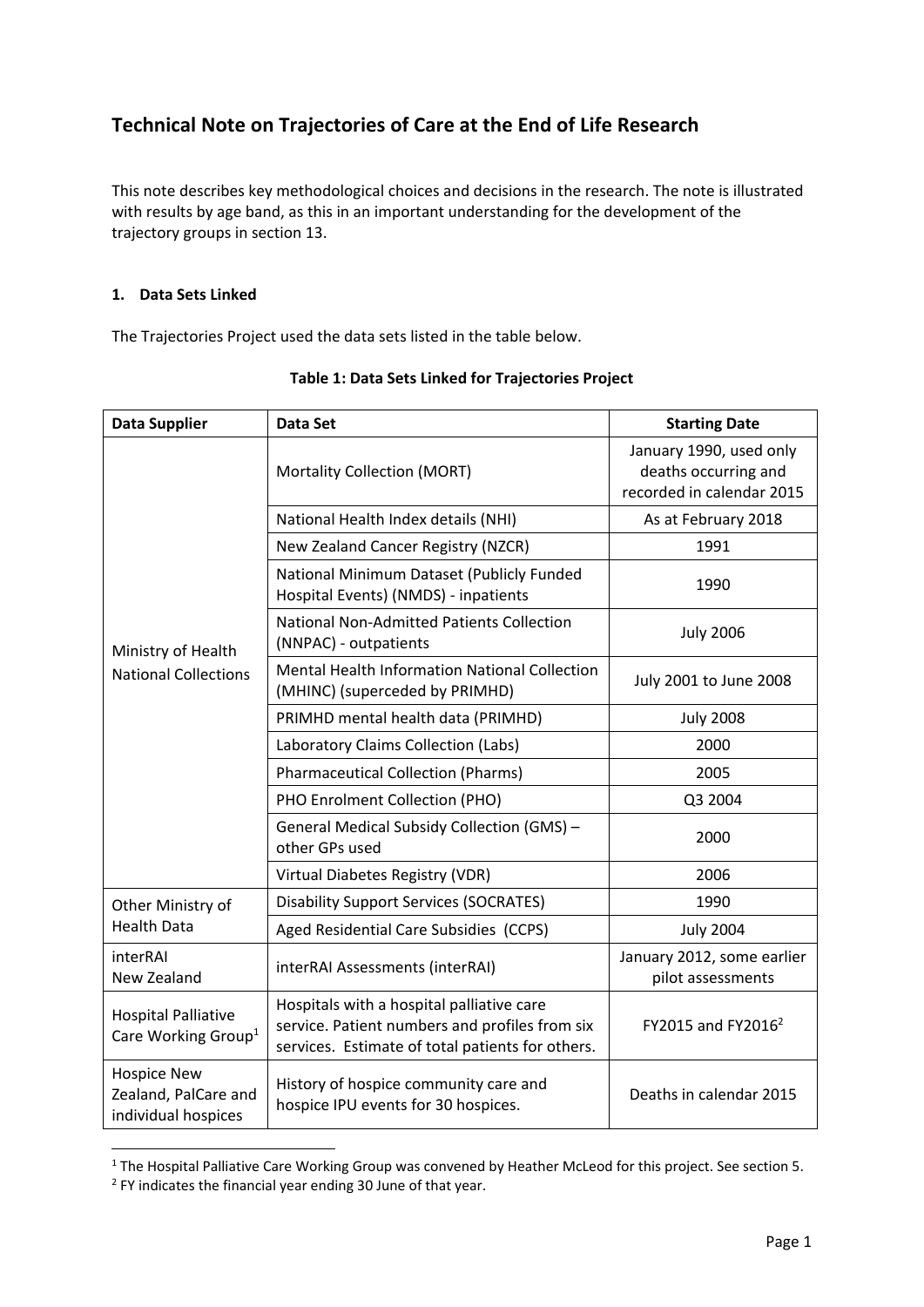# **2. Ethics Approval for Data Linkage of De‐identified Data**

The Trajectories Project used data sets effectively linked by National Health Index (NHI) number<sup>3</sup>, although the actual NHI number was never visible to the researchers.

We sought and obtained data ethics approval from the Health and Disability Ethics Committees (HDEC) secretariat at the Ministry of Health, who confirmed that the use of deidentified data for an audit was out of scope and did not require HDEC review.

The proposal was also submitted to the University of Otago Wellington Ethics Committee who found the proposal to be a "Minimal Risk Health Research – Audit and Audit related studies" proposal, saying<sup>4</sup> "The outcome of that consideration was that the Committee was of the view that the study as described is consistent with Rule 11(2) (c) of the Health Information Privacy Code 1994 and was approved."

#### **3. De‐identified Data from Ministry of Health**

The Ministry of Health routinely applies a unique patient identifier using repeatable encryption to the National Collections before sending to June Atkinson at the University of Otago Wellington (UOW). This UOW ID enables linkage of records over time at UOW, without having the actual NHI number.

Other identifying fields are removed before the data is provided to UOW. Names and addresses are always removed, and geographical location is only available at the domicile level (i.e. area unit). We do have actual date of birth and death in order to be able to accurately determine age and time before death of the services provided.

June Atkinson applied a project ID applicable to this Trajectories Project only, described as the Trajectory ID below. All analytical work was done using this Trajectory ID.

#### **4. De‐identified Data from interRAI New Zealand**

Discussions were held with staff from interRAI NZ and the Ministry of Health as to the best method of extracting the interRAI data for the required people. Several possibilities were explored, and it was finally agreed by all parties that interRAI send the Ministry of Health (MoH) Analytical Services team a list of all NHI numbers in their system. These were checked for validity and feedback given to interRAI on invalid NHI numbers. The interRAI Annual Report describes the results of this process and the actions taken to prevent invalid NHIs in future<sup>5</sup>.

June Atkinson sent a list of the required UOW IDs plus a newly created "interRAI ID" to the MoH Analytical Services team. The MoH then sent the actual NHI numbers and the "InterRAI ID"s to interRAI NZ. The data team at interRAI NZ then sent June Atkinson the actual interRAI data using only the "InterRAI ID" as identifier.

 <sup>3</sup> Health Information Standards Organisation. (2017). Consumer Health Identity Standard, HISO 10046. Wellington: Health Information Standards Organisation, Ministry of Health. Retrieved from https://www.health.govt.nz/publication/hiso‐10046‐consumer‐health‐identity‐standard

<sup>&</sup>lt;sup>4</sup> "Research Trajectories and Palliative Care", Ethics Committee reference number HD17/055. 5 See page 18 of the interRAI Annual Report for 2017/18:

https://www.interrai.co.nz/assets/Documents/Publications‐and‐Reports/interRAI‐Annual‐Report‐2017‐18.pdf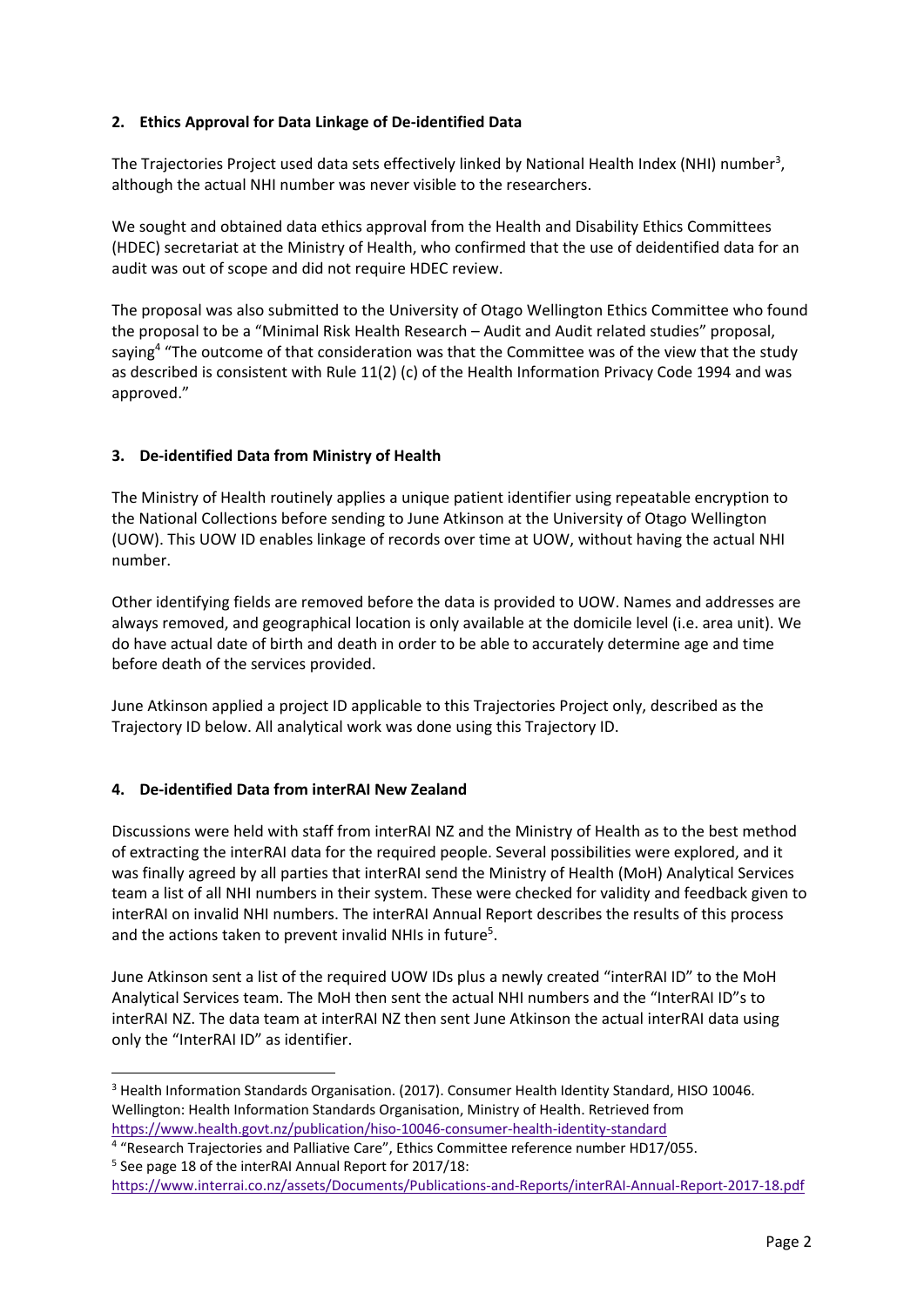#### **5. Data on Hospital Palliative Care**

Heather McLeod convened a Hospital Palliative Care Working Group in September 2017. Two reports document the data, analysis and findings<sup>6</sup>. A spreadsheet, a set of slides and two case studies (Northland DHB and Auckland DHB) were also prepared.

In attempting to determine the hospitals that would be called on to submit data, it was realised that there was no national list of hospital palliative care services. As part of the Trajectories Project work, a list of hospital palliative care services in 2018 was therefore developed and shared with Hospital Palliative Care New Zealand and the Ministry of Health.

We were unable to get to having data by NHI number from each service in order to link with the other data sets. The biggest issues are that the HISO standards for specialist palliative care<sup>7</sup> have only been implemented by Northland DHB; data is not collected to a consistent template or definitions across all hospital palliative care services; there is little sharing of the data collected by each service, even within DHBs; and there is no regional or national collation or sharing of the data.

With no central or even DHB data collection, it means that ethics permissions for patient data would need to be obtained for each hospital separately. With 21 identified services covering 28 hospitals, this was an impossible task in the time available. As a compromise, the Working Group was asked to submit summarised activity data for FY2015 and FY2016. The tables requested were age bands, gender, ethnicity, and summarised diagnosis (cancer, non-cancer). An attempt was made to get total patients seen and deaths on service, but this was not managed by all who submitted data.

Although the goal of linking hospital palliative care services by NHI number was not reached, the information gathered enabled some analysis to be carried out. It was possible to link individual hospital events in the last year of life to whether a specialist palliative care service was available in that hospital facility<sup>8</sup>. A report on the gaps in hospital palliative care services was therefore possible, despite the difference in timing.

The summary data supplied enabled a first profile of hospital palliative care services by age band to be drawn. Hospice data at a patient level was fully available nationally (see section 6). Two case studies, in Northland DHB and Auckland DHB, showed the overlap between hospital palliative care and hospice care by patient. These patterns were used to estimate the possible overlap at a national level and hence produce an estimate of total specialist palliative care for the first time.

 <sup>6</sup> McLeod (2018) The Visibility of Specialist Palliative Care in the Ministry of Health Data. Notes prepared by Heather McLeod for Hospital Palliative Care NZ, the Trajectories Project Hospital Palliative Care Working Group, and Hospice NZ. 17 April 2018

McLeod (2018) Hospital Palliative Care Data: Summary and Recommendations. Notes prepared by Heather McLeod for the Ministry of Health, the Trajectories Project Hospital Palliative Care Working Group, and Hospital Palliative Care NZ. 30 April 2018.

<sup>7</sup> Health Information Standards Organisation. (2013). National Specialist Palliative Care Data Business Process Standard, HISO 10039.1. Wellington: Health Information Standards Organisation, Ministry of Health. Retrieved from https://www.health.govt.nz/publication/hiso-1003912011-national-specialist-palliative-care-databusiness‐process‐standard

Health Information Standards Organisation. (2013). National Specialist Palliative Care Data Definitions Standard, HISO 10039.2. Wellington: Health Information Standards Organisation, Ministry of Health. Retrieved from https://www.health.govt.nz/publication/hiso-1003922011-national-specialist-palliative-care-datadefinitions‐standard

<sup>&</sup>lt;sup>8</sup> The list of hospital palliative care services was developed in early 2018 and the coverage in 2015 may not have been as good as shown.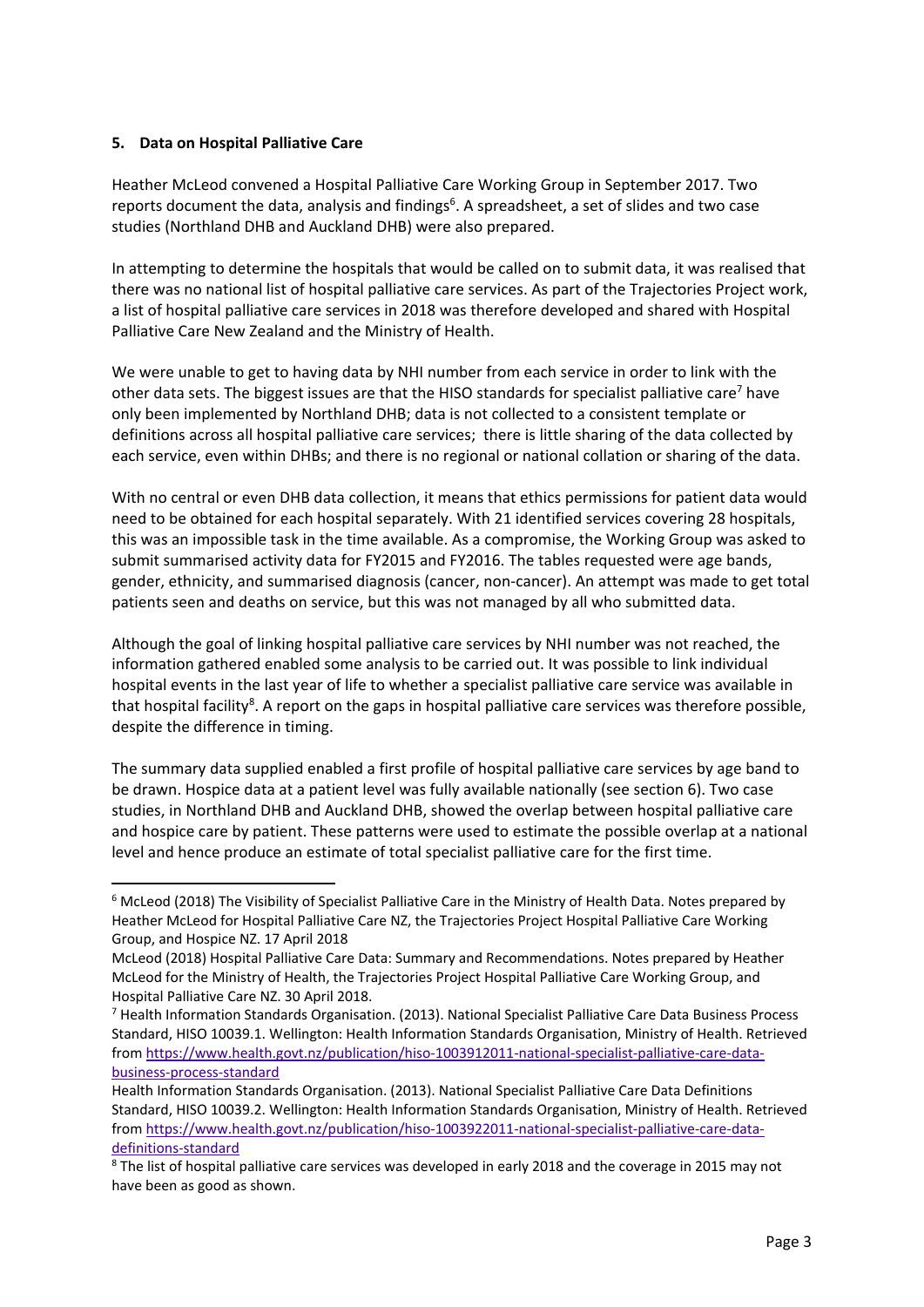#### **6. De‐identified Data from Hospices**

The process for obtaining data from all hospices was more complex than the data obtained from the Ministry of Health or interRAI NZ, as there is no national data set and not all hospices use the same software system. Heather McLeod works routinely with hospices to analyse annual data and worked with Hospice New Zealand and the Ministry of Health Analytical Services to de-identify the data, using the process illustrated below.



**Figure 1: Process for Obtaining De‐identified Data from Hospices** 

Note that the process for obtaining hospice data from the 11 individual hospices on the right of the diagram is similar to what would be needed to obtain data from the 28 individual hospital palliative care services. The complicating factor is that while Hospice New Zealand has a data project management capability and extensive annual data collection, Hospital Palliative Care New Zealand has no secretariat and no data collection function as of 2018.

# **7. Choice of Date and Centrality of MORT Data**

The choice of period was a pragmatic balance between having the most recent data, having data aligned to financial years (for potential future costing) and the availability of data. The major constraint was that the Mortality Collection (MORT) from the Ministry of Health was only available up to December 2015 at the time of the project. Service data was generally available to end 2017 or for FY2017.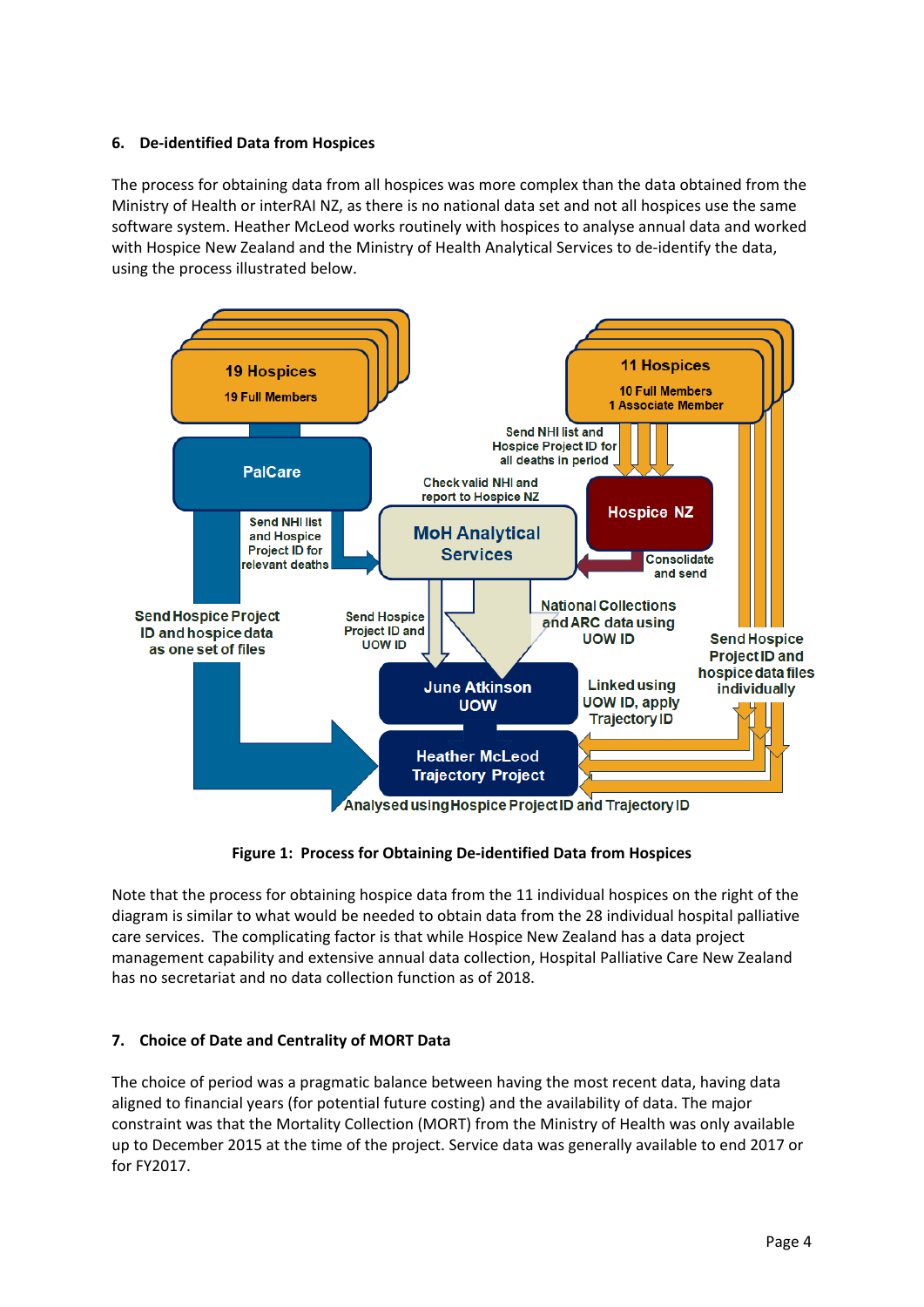The MORT data was central to the linked records<sup>9</sup> as it provided a single "point of truth" for key demographic fields like date of birth, date of death, gender, ethnicity, region and District Health Board (DHB) of domicile. Age was determined as the age last birthday on the date of death.

The MORT data is the source of information on underlying and contributory causes of death (from the death certificate) and has a place of death determined by the Ministry of Health. Cause of death and place of death were important to the study. They were also needed for determining the need for palliative care<sup>10</sup>, as the intention was to test how the trajectories related to the definition of the need for palliative care.

While a complete year of data for a financial year was our first choice, it was the availability of the most recent MORT data that determined we needed to use those who died in calendar 2015 and whose deaths were registered in calendar 2015 as the definition of our cohort. Note that using all deaths registered in a particular year is not viable as there are a small number of registrations that occur years and even decades after the date of death, once coronial investigations have been completed.

The consequence of using all deaths occurring and registered in calendar 2015, is that some deaths occurring near the end of December 2015 were not yet in the MORT data. We identified potential deaths from other health data sources and found that there were possibly 31,836 deaths in New Zealand in calendar 2015. MORT records were supplied for 31,135 deaths that occurred in 2015 and were registered by 31 December 2015. The 2.2% of possible deaths that were not yet registered are excluded from analysis. Confirmation of those deaths will only be when the MORT data for calendar 2016 is released (late 2018).

As many of the excluded deaths occur in the Christmas to New Year period, they are likely to have a slightly higher number of sudden deaths from accidents than at other times of the year.

# **8. Identification of Cancer**

The New Zealand Cancer Registry is a population‐based register of all primary malignant diseases diagnosed in New Zealand, excluding squamous and basal cell skin cancers.

The Cancer Registry was used to determine all people who had one or more malignant cancer registrations. This was combined with the underlying cause of death in the MORT data, with results as shown in Figure 2. The solid black line shows, using the right-hand vertical axis, the number of deaths in each age band.

In total, 43.0% of all deaths are in the Cancer Registry. 29.5% are in the Cancer Registry and have neoplasm as cause of death. A further 1.0% have neoplasm as cause of death but are not in the Cancer Registry (neoplasm includes some benign tumours). Of interest are the 13.4% who are in the Cancer Registry but died of another cause – they tend to be older and may have been diagnosed with cancer some years before death.

<sup>&</sup>lt;sup>9</sup> Previous work on a pilot study for Auckland District Health Board has showed that there were discrepancies in date of birth, date of death and demographic variables between different data bases.

<sup>&</sup>lt;sup>10</sup> McLeod, H. (2016). The Need for Palliative Care in New Zealand. Technical Report prepared for the Ministry of Health, June 2016. Retrieved from http://centraltas.co.nz/health‐of‐older‐people/tools‐and‐guidance/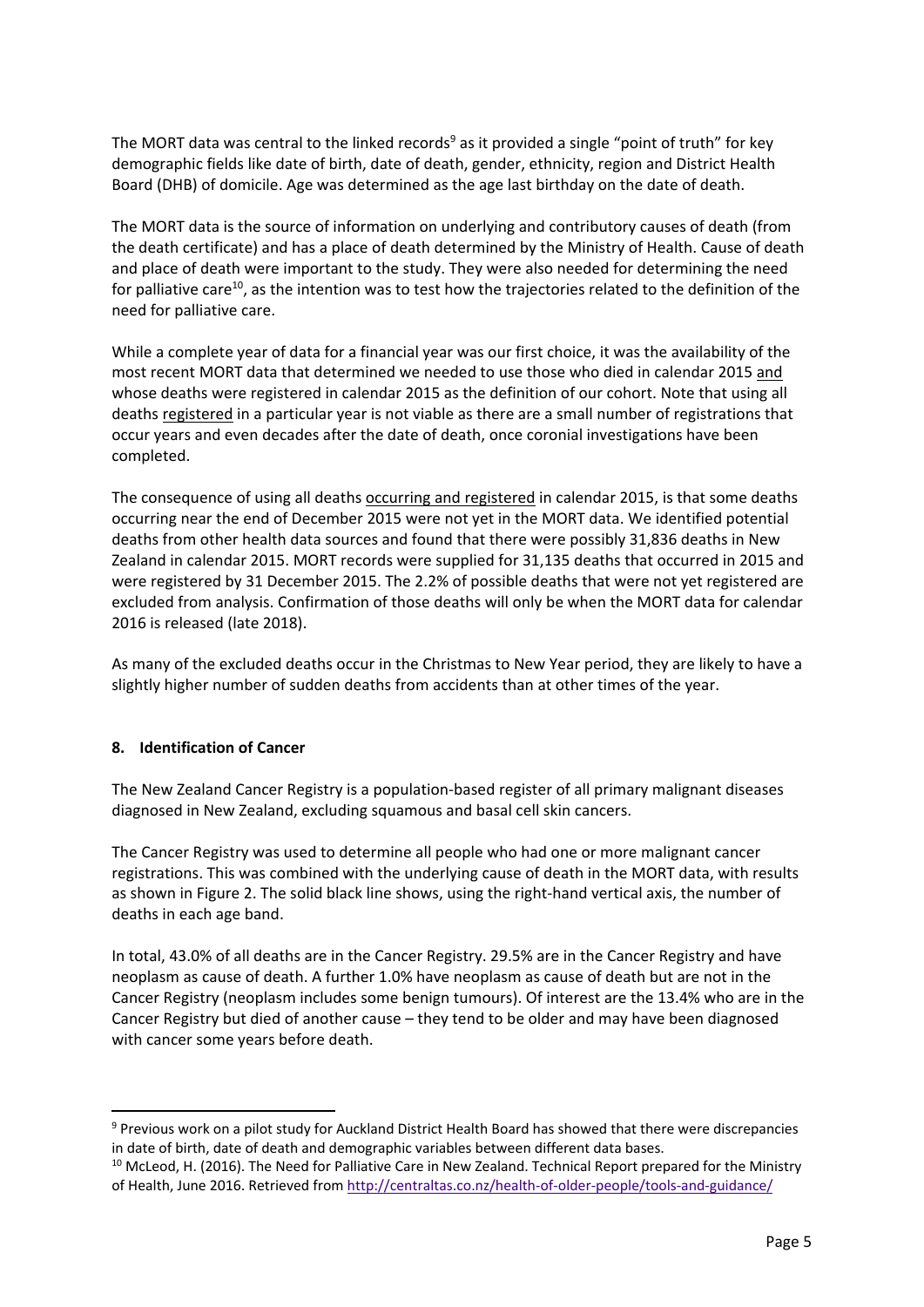

#### **9. Identification of interRAI Assessments**

Deaths in the Trajectory Study are for calendar 2015. interRAI Long-Term Care Facility (LTCF) assessments became mandatory for aged residential care only from 1 July 2015. LCTF assessments were increasing rapidly over the period, as shown below, and the levels seen in the study data are likely to underestimate the number of assessments.



**Figure 3: National Numbers of interRAI Assessments by Type of Assessment**  Data Source: interRAI New Zealand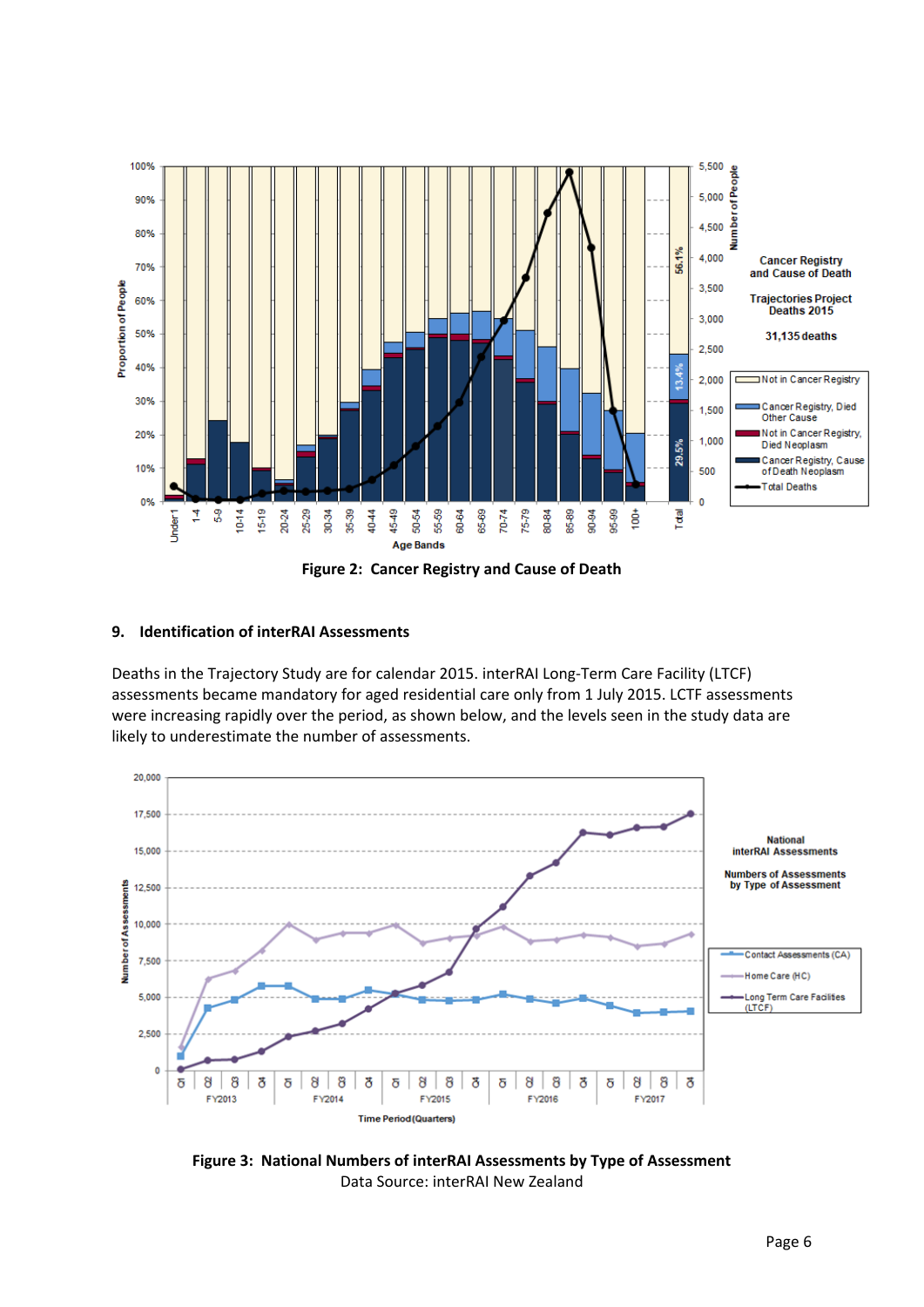



**Figure 4: interRAI Assessments and Aged Residential Care Subsidy** 

In order to allow for LTCF assessments that should have happened, the interRAI data was cross‐ checked to the aged residential care (ARC) subsidy data (see section 9 below). The results are shown in Figure 4. In total, 51.8% of total deaths had one or more interRAI assessments. A further 6.8% had an ARC subsidy at some time. With interRAI assessments becoming mandatory in aged residential care from 1 July 2015, the potential total of interRAI assessments is 58.6% of all deaths, with a very strong pattern by age.

# **10. Identification of Use of Aged Residential Care**

There is no national database of all the people in aged residential care (ARC). The Ministry of Health Client Claims Processing System (CCPS) database has the people who were in ARC and received a subsidy. The CCPS data has some people who did not receive a subsidy, with an estimate by the Ministry of Health that perhaps half of the non‐subsidised people might be in the data.

We cross-checked the CCPS subsidy data with the MORT having residential care as the place of death, with the results as shown in Figure 5.

In total, 38.4% of all deaths had an ARC subsidy at some stage in their trajectory. For the first time we can see the 5.5% who died in residential care but had no ARC subsidy. 5.8% had an ARC subsidy at some time and died in a public hospital, while 2.0% had a subsidy and died elsewhere. Overall, 43.8% have an ARC subsidy or died in residential care.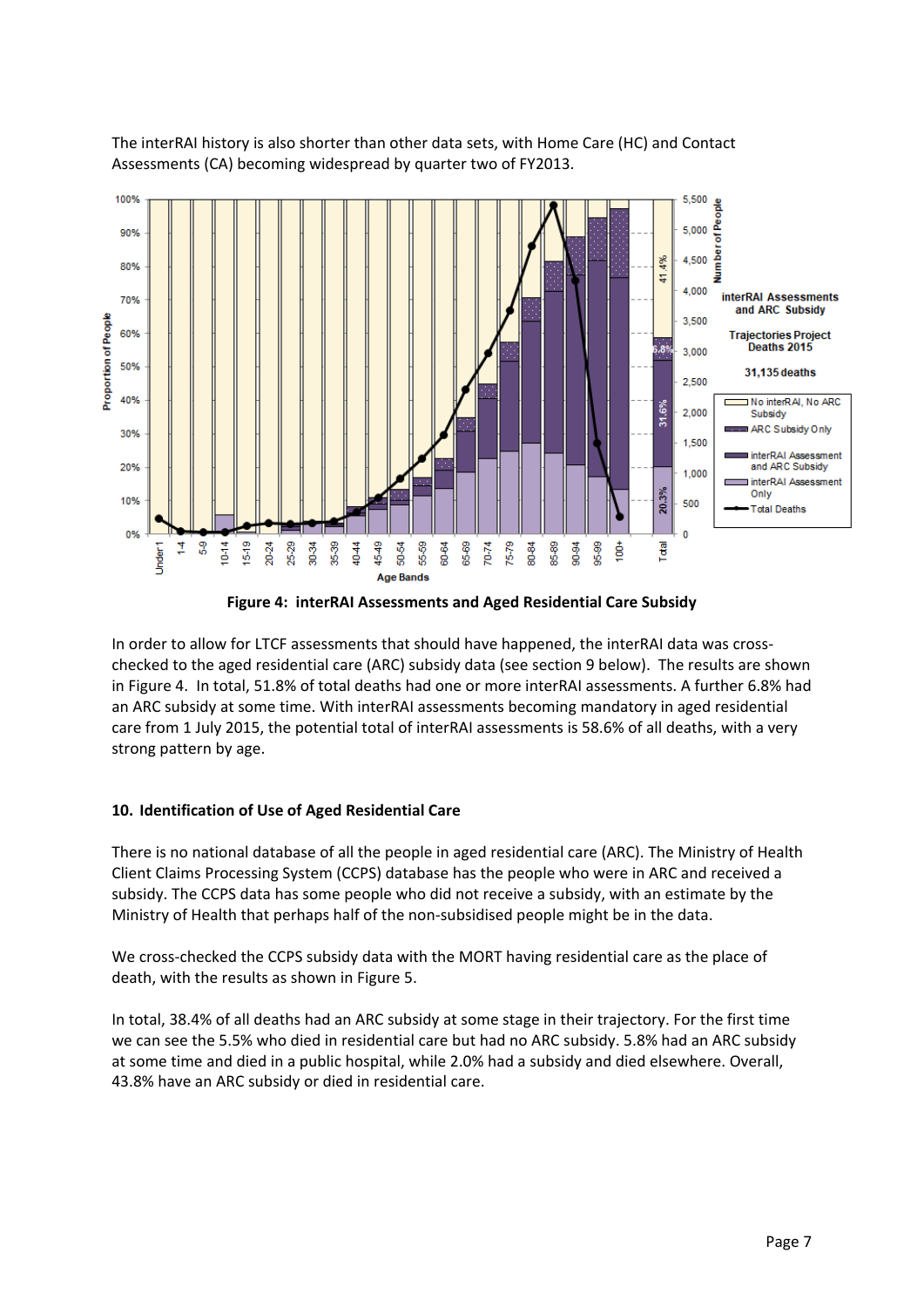

**Figure 5: Aged Residential Care Subsidy and Place of Death** 

The issue with some people not being in the data because they did not receive a subsidy is mitigated by many of those dying having moved from rest home care to hospital‐level care, dementia care or psycho-geriatric care. These that are completely private payers are in rest-home care. When a person is transferred to more intensive levels of care, the difference between the cost of rest home care and the higher level of care is always paid as a subsidy and thus is in the CCPS data.

There is a further way to identify private‐paying people in aged residential care that was not used in the initial study but identified in subsequent work. LTCF assessments must occur within specified periods of time and be repeated at defined intervals, regardless of whether the person is receiving a subsidy or not. Hence, a cross-check of LTCF assessments against those with any ARC usage (CCPS data plus MORT data) can also be carried out.

# **11. Identification of use of Disability Support Services**

The SOCRATES database is used for Disability Support Services (DSS) visits. We calculated minimum and maximum dates of interaction within the various SOCRATES databases (client, disability, eligibility assessment, ethnicity, functional support needs, needs assessment, service co-ordination, referral) and also used it when identifying those with dementia.

We cross-checked those in SOCRATES and the CCPS database, as shown in Figure 6.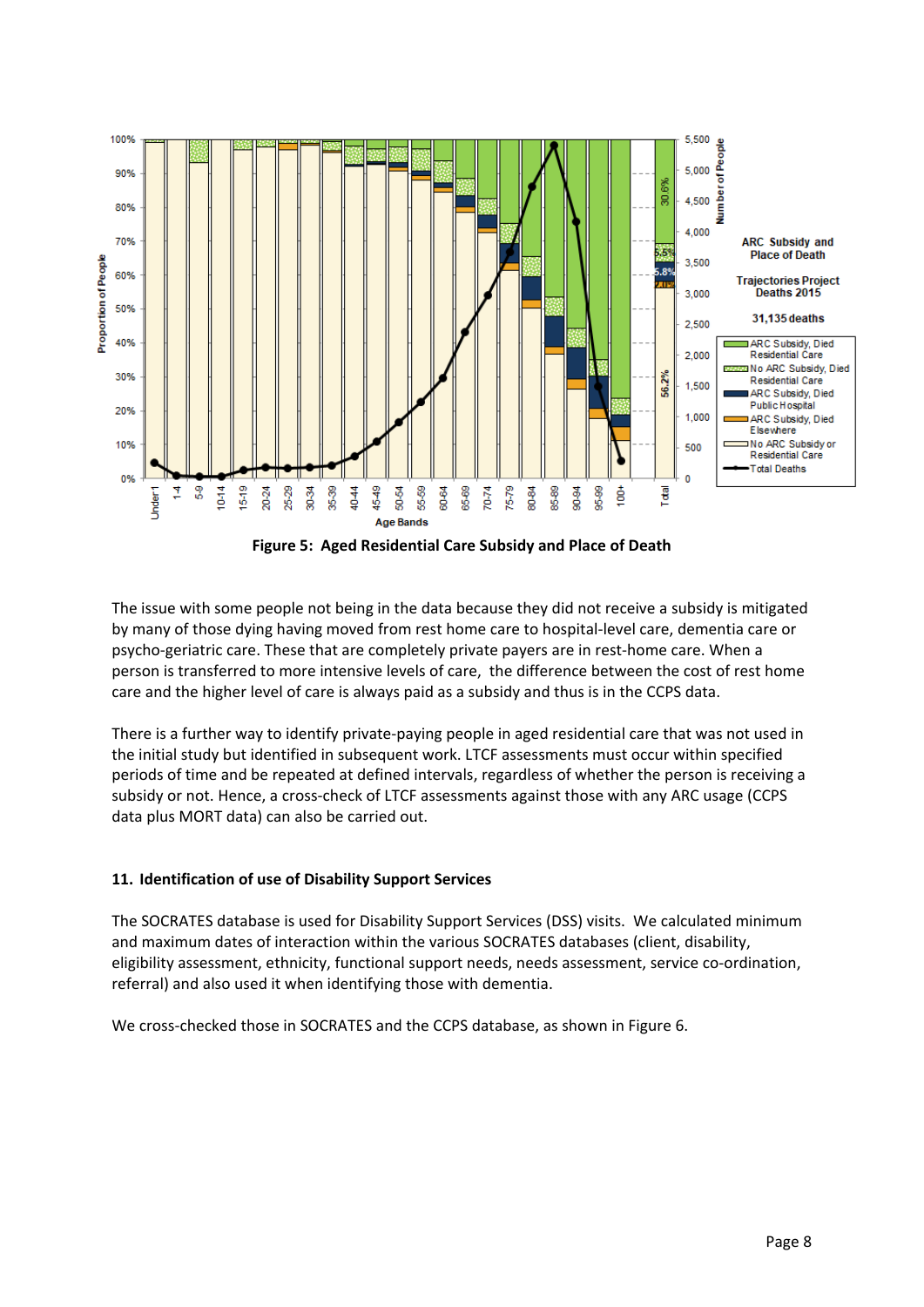

**Figure 6: Disability Support Services and Aged Residential Care Subsidy** 

In total there are 1,162 people found in the SOCRATES data, which is 3.7% of all deaths. DSS are typically provided for those under age 65. Disability Support Services only are provided for 2.6% and a further 1.1% have DSS and an ARC subsidy at some stage (not necessarily at the same time).

# **12. Identification of Dementia**

The identification of dementia across multiple data sets was an innovation in the Trajectories Project. The approach was informed by New Zealand work on the Burden of Disease<sup>11</sup> project and the following data sets and fields were used:

- **MORT data: ICD-10-AM codes F00-F019, F03 and G30-309 are definite.** 
	- F000 Dementia in Alzheimer's disease with early onset (G30.0+)
	- F001 Dementia in Alzheimer's disease with late onset (G30.1+)
	- F002 Dementia in Alzheimer's disease, atypical or mixed type (G30.8+)
	- F009 Dementia in Alzheimer's disease, unspecified (G30.9+)
	- F010 Vascular dementia of acute onset
	- F011 Multi-infarct dementia
	- F012 Subcortical vascular dementia
	- F013 Mixed cortical and subcortical vascular dementia
	- F018 Other vascular dementia
	- F019 Vascular dementia, unspecified
	- F03 Unspecified dementia
	- G30 Alzheimer disease

G300 Alzheimer disease with early onset (Onset usually before the age of 65)

<sup>&</sup>lt;sup>11</sup> Blakely, T., Kvizhinadze, G., Atkinson, J., Dieleman, J., & Clarke, P. (2019). Health system costs for individual and comorbid noncommunicable diseases: An analysis of publicly funded health events from New Zealand. PLoS Medicine, 16(1), e1002716. doi: 10.1371/journal.pmed.1002716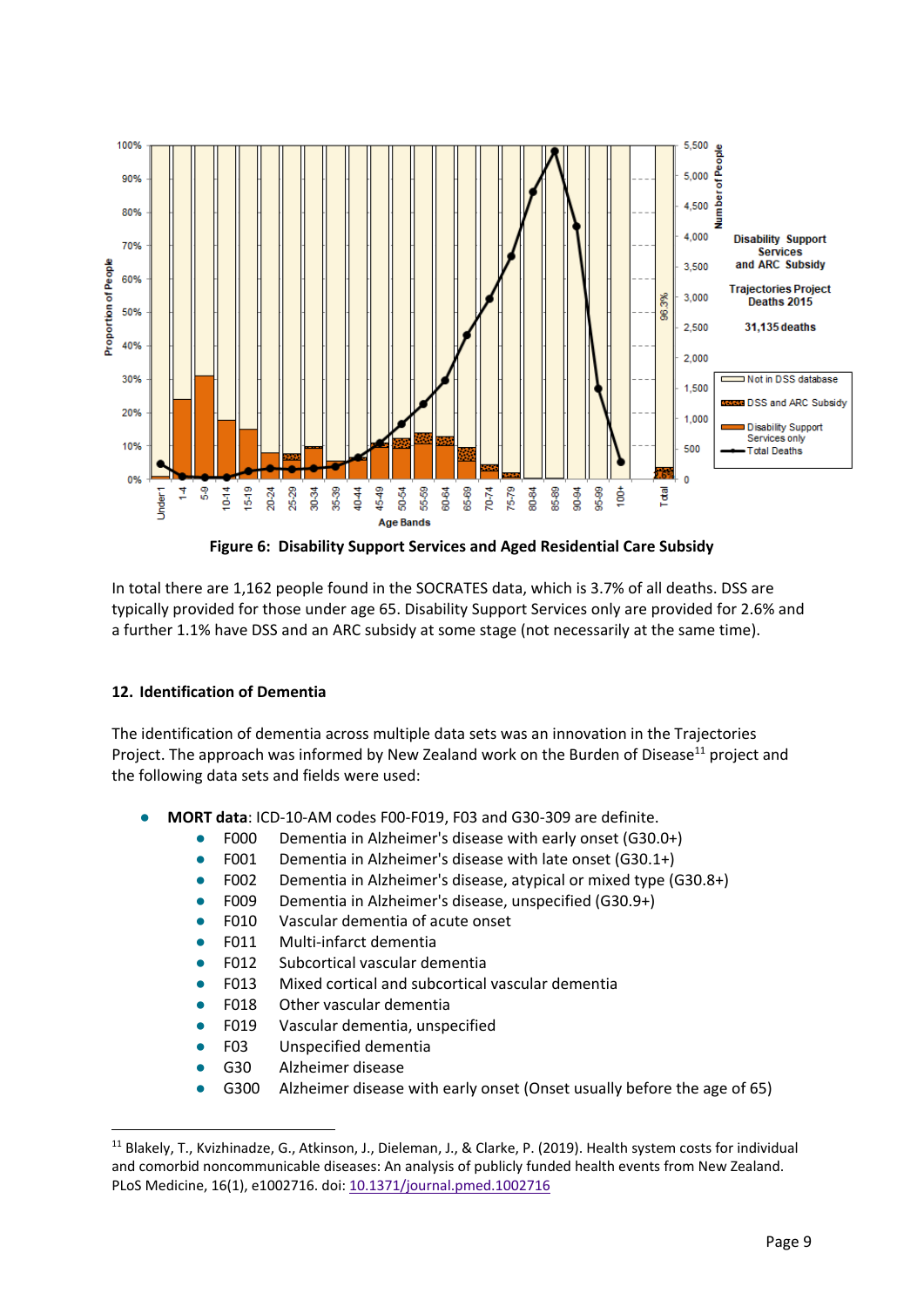- G301 Alzheimer disease with late onset (Onset usually after the age of 65)
- G308 Other Alzheimer disease
- G309 Alzheimer disease, unspecified
- **NMDS data**: as for MORT above, use ICD-10-AM codes F00-F019, F03 and G30-309.
- **PRIMHD data**: DSM IV codes (clinical system 07) that might be used are 2900-29043, 2941 and 2948. However, after evaluation these were not used as PRIMHD data is not consistent across all DHBs for those over age 65 and diagnosis values are often missing.
- **Pharms data**: chemical code 3923 for Donepezil, and 3750 for Rivastigmine, based on work in Australia<sup>12</sup>. We added 4037 as the code for Rivastigmine (Rivastigmine Patch 4.6mg and Patch 9.5mg as treatment for dementia) as there is no code 3750 in the New Zealand data.
- **interRAI data**: variables iI1c, iI1d and Scale\_CPS were used.
	- il1c Disease diagnosis Alzheimer's disease, values 1, 2 or 3
	- il1d Disease diagnosis Dementia other than Alzheimer's disease, values 1, 2 or 3
	- Scale CPS Cognitive performance scale, values 3, 4, 5 or 6
- **SOCRATES data** (needs some caution using): codes 1401 (Alzheimer's Dementia) and 1405 (Other Dementia) are definite and were used. Code 1499 includes mixtures of dementia with other diseases, such as Huntingtons, and was excluded to be consistent with the treatment of the ICD‐10‐AM codes.
- **CCPS data**: those with service category 'DEMENTIA-AGE'.

Figure 7 shows the sequential application of the data sets to determine the total number of people with dementia, as opposed to only those who had dementia as the underlying cause of death on their death certificate.

The MORT data on its own produces only 2,368 people who died of dementia, but by combining all the data sources above, it was found that 8,504 people died with dementia. In other words, the MORT data identified only 27.8% of all dementia. The causes of death of the whole dementia group were also explored.

Figure 7 shows the impact of the main sources of data and the extent of overlaps. National Collections (NMDS and PHARMS) and interRAI (diagnosis and Cognitive Performance Scale) are the most important sources, and there is significant overlap.

<sup>12</sup> Australian Institute of Health and Welfare (2014). Improving dementia data in Australia: supplement to Dementia in Australia 2012. Cat. no. AGE 76. Canberra: AIHW.

https://www.aihw.gov.au/reports/dementia/improving‐dementia‐data‐in‐australia‐supplement‐to‐dementia‐ in‐australia‐2012/contents/table‐of‐contents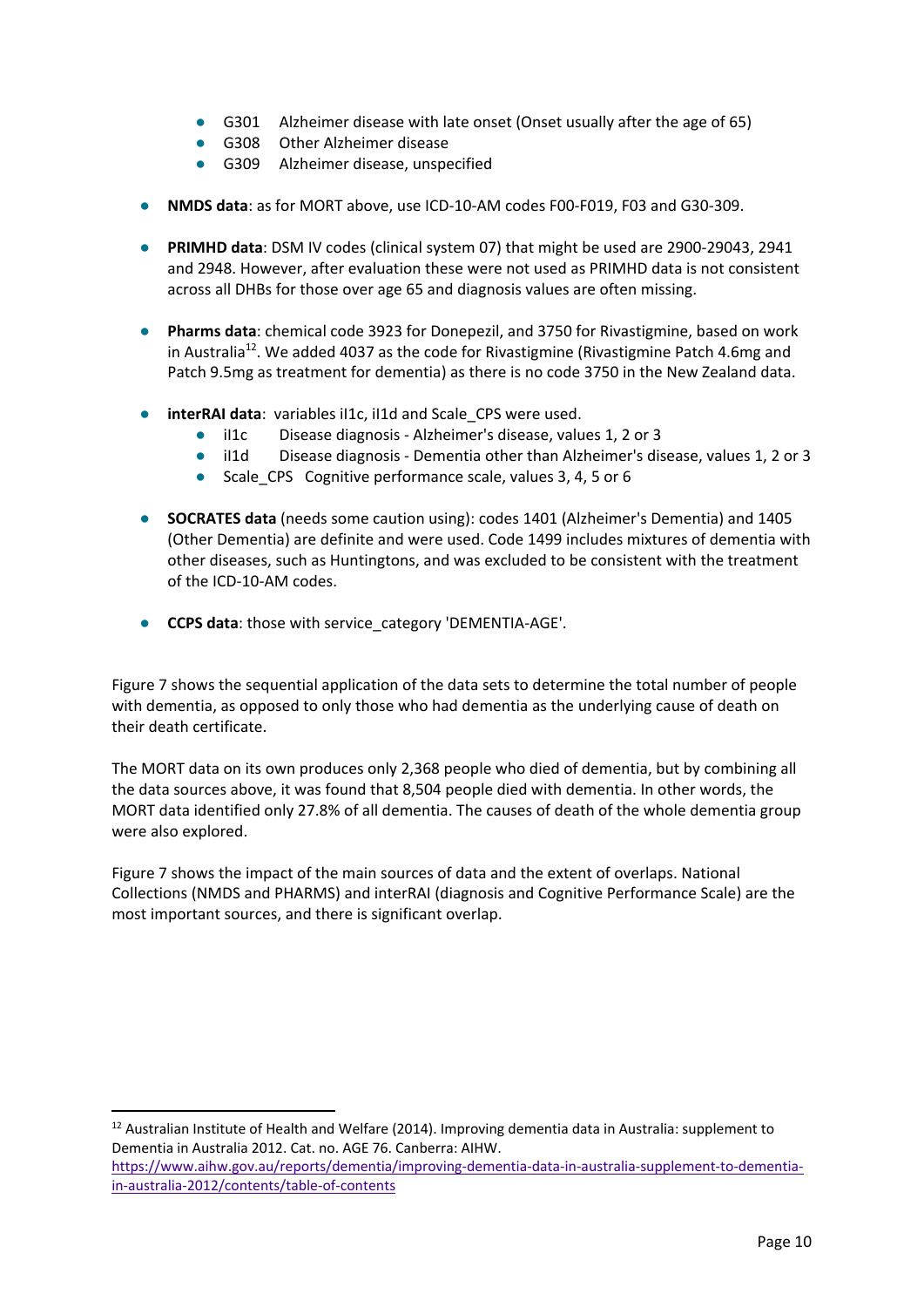

**Figure 7: Source of Dementia Data (sequential clockwise from 12.00)** 



**Figure 8: Deaths with Dementia and Dementia as a Cause of Death** 

Dementia is known to be poorly represented as a cause of death. Only 7.6% of all deaths identified as having a form of dementia from mortality data. By combining any evidence of dementia from other sources, we find that a further 19.7% have dementia, making 27.3% of total deaths.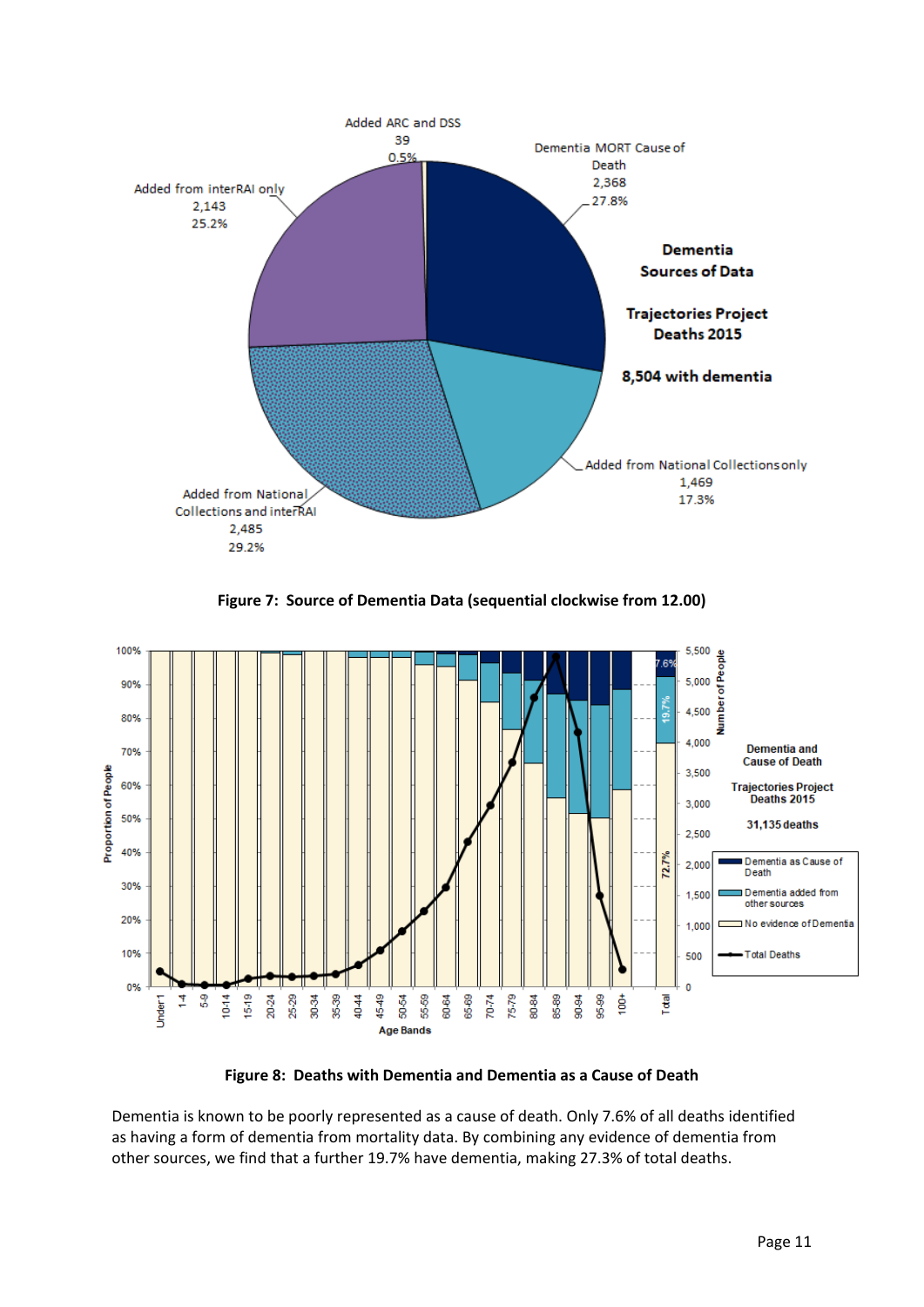Note that in using the pattern by age bands for projection that the seeming reduction in dementia at age 100+ is likely to be an artefact of the data collection. LTCF assessments might not have been done on those in residential care with the most advanced dementia. The proportion is better extended at the same level as for the age band 95‐99.

#### **13. Sequential Allocation of Trajectories Groups**

The material above gives the evidence for the basis on which the trajectories groups have been allocated. The groups are extracted sequentially and named as follows:

- **Dementia:** anyone with any evidence of dementia (MORT, hospital, medicines, interRAI diagnosis or Cognitive Performance Scale).
- **Cancer:** no evidence of dementia, any cancer and died of neoplasm, or died of neoplasm (Cancer Registry, MORT).
- **Chronic Disease:** no evidence of dementia, cause of death not neoplasm, any aged residential care subsidy or place of death residential care, or any interRAI. These are effectively the frail older people who need some assistance (ARC or assessed for home care).
- **Need and Maximal Need**: all other causes of death that are included in the need for palliative care or the maximal need for palliative care<sup>10</sup>. They may have chronic disease but are generally younger. Includes a young group receiving Disability Support Services if not already allocated.
- **Other Sudden Deaths**: cause of death is not in maximal need for palliative care and not already allocated above.



The image below gives a detailed breakdown of the components of the groups.

#### **Figure 9: Components of Trajectories Groups**

The Dementia and Cancer groups are large, but some of the components of other groups are too small to analyse separately. For most of the analysis, will show only the five major groups, although the sub‐groups are always available for analysis.